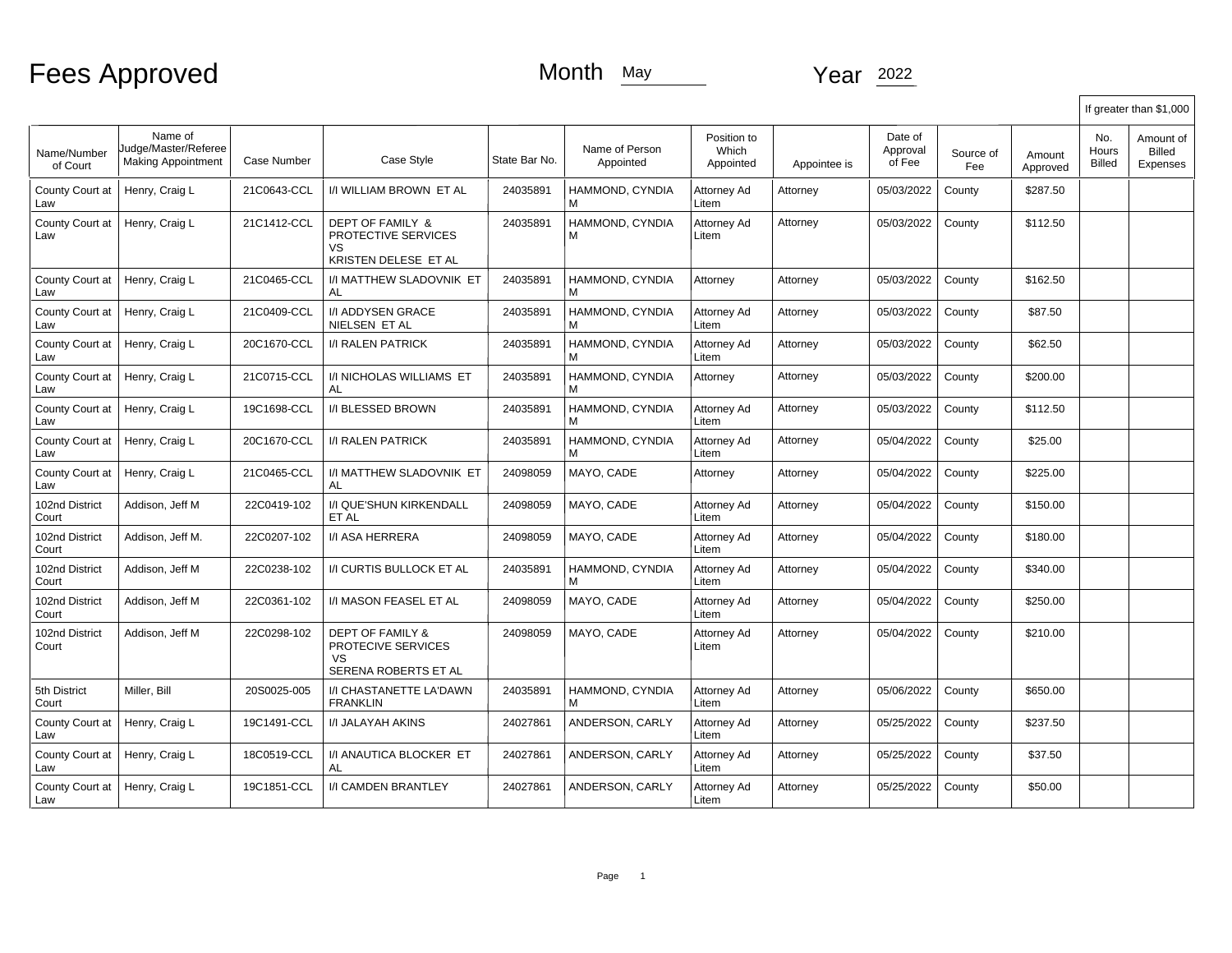Fees Approved

## Month May Year 2022

|                         |                                                              |             |                                                                                                     |               |                             |                                   |              |                               |                  |                    | If greater than \$1,000 |                                        |
|-------------------------|--------------------------------------------------------------|-------------|-----------------------------------------------------------------------------------------------------|---------------|-----------------------------|-----------------------------------|--------------|-------------------------------|------------------|--------------------|-------------------------|----------------------------------------|
| Name/Number<br>of Court | Name of<br>Judge/Master/Referee<br><b>Making Appointment</b> | Case Number | Case Style                                                                                          | State Bar No. | Name of Person<br>Appointed | Position to<br>Which<br>Appointed | Appointee is | Date of<br>Approval<br>of Fee | Source of<br>Fee | Amount<br>Approved | No.<br>Hours<br>Billed  | Amount of<br><b>Billed</b><br>Expenses |
| County Court at<br>Law  | Henry, Craig L                                               | 21C1248-CCL | <b>DEPT FAMILY &amp; PROTECTIVE</b><br><b>SERVICES</b><br><b>VS</b><br>JESSICA DAFFERN ET AL        | 24027861      | ANDERSON, CARLY             | Attorney Ad<br>Litem              | Attorney     | 05/25/2022                    | County           | \$50.00            |                         |                                        |
| County Court at<br>Law  | Henry, Craig L                                               | 21C0715-CCL | <b>I/I NICHOLAS WILLIAMS ET</b><br>AL                                                               | 24027861      | ANDERSON, CARLY             | Attorney Ad<br>Litem              | Attorney     | 05/25/2022                    | County           | \$212.50           |                         |                                        |
| County Court at<br>Law  | Henry, Craig L                                               | 21C1406-CCL | I/I JOCELYN DUFUR                                                                                   | 24027861      | ANDERSON, CARLY             | Attorney Ad<br>Litem              | Attorney     | 05/25/2022                    | County           | \$75.00            |                         |                                        |
| County Court at<br>Law  | Henry, Craig L                                               | 21D1239-CCL | M/M LAKYN MICHELLE<br><b>HENSON AND DANIEL</b><br>JOSEPH HENSON                                     | 24034446      | FRIDAY, CHARLES E           | Attorney                          | Attorney     | 05/25/2022                    | County           | \$1,600.00         | 4.20                    | 0.00                                   |
| County Court at<br>Law  | Henry, Craig L                                               | 21C1412-CCL | <b>DEPT OF FAMILY &amp;</b><br>PROTECTIVE SERVICES<br>VS<br>KRISTEN DELESE ET AL                    | 24027861      | ANDERSON, CARLY             | Attorney Ad<br>Litem              | Attorney     | 05/26/2022                    | County           | \$162.50           |                         |                                        |
| County Court at<br>Law  | Henry, Craig L                                               | 21C0048-CCL | <b>I/I ABEL MULLINS</b>                                                                             | 24027861      | ANDERSON, CARLY             | Attorney Ad<br>Litem              | Attorney     | 05/26/2022                    | County           | \$37.50            |                         |                                        |
| County Court at<br>Law  | Henry, Craig L                                               | 21C0465-CCL | I/I MATTHEW SLADOVNIK ET<br>AL                                                                      | 24027861      | ANDERSON. CARLY             | Attorney Ad<br>Litem              | Attorney     | 05/26/2022                    | County           | \$537.50           |                         |                                        |
| County Court at<br>Law  | Henry, Craig L                                               | 21C0747-CCL | I/I BLAINE SHIPLEY ET AL                                                                            | 24027861      | ANDERSON, CARLY             | Attorney                          | Attorney     | 05/26/2022                    | County           | \$337.50           |                         |                                        |
| County Court at<br>Law  | Henry, Craig L                                               | 21C1136-CCL | I/I ANJANET TITSWORTH                                                                               | 24027861      | ANDERSON, CARLY             | Attorney Ad<br>Litem              | Attorney     | 05/26/2022                    | County           | \$187.50           |                         |                                        |
| County Court at<br>Law  | Henry, Craig L.                                              | 21C0747-CCL | I/I BLAINE SHIPLEY ET AL                                                                            | 24027861      | ANDERSON, CARLY             | Attorney                          | Attorney     | 05/26/2022                    | County           | \$337.50           |                         |                                        |
| County Court at<br>Law  | Henry, Craig L                                               | 21C0139-CCL | I/I ETHAN VILLASENOR ET<br>AL                                                                       | 24027861      | ANDERSON, CARLY             | Attorney Ad<br>Litem              | Attorney     | 05/26/2022                    | County           | \$950.00           |                         |                                        |
| County Court at<br>Law  | Henry, Craig L                                               | 21C0715-CCL | I/I NICHOLAS WILLIAMS ET<br>AL                                                                      | 24048646      | MCFARLAND, DERRIC           | Attorney Ad<br>Litem              | Attorney     | 05/31/2022                    | County           | \$250.00           |                         |                                        |
| County Court at<br>Law  | Henry, Craig L                                               | 21C1248-CCL | <b>DEPT FAMILY &amp; PROTECTIVE</b><br><b>SERVICES</b><br><b>VS</b><br><b>JESSICA DAFFERN ET AL</b> | 24048646      | MCFARLAND, DERRIC           | Attorney Ad<br>Litem              | <b>NA</b>    | 05/31/2022                    | County           | \$325.00           |                         |                                        |
| County Court at<br>Law  | Henry, Craig L                                               | 21C1367-CCL | <b>DEPT OF FAMILY &amp;</b><br>PROTECTIVE SERVICES<br>VS.<br>ERIANA SLATER ET AL                    | 24048646      | MCFARLAND, DERRIC           | Attorney Ad<br>Litem              | Attornev     | 05/31/2022                    | County           | \$300.00           |                         |                                        |
| County Court at<br>Law  | Henry, Craig L                                               | 21C1406-CCL | I/I JOCELYN DUFUR                                                                                   | 24048646      | MCFARLAND, DERRIC           | Attorney Ad<br>Litem              | Attorney     | 05/31/2022                    | County           | \$212.50           |                         |                                        |
| County Court at<br>Law  | Henry, Craig L                                               | 21C0925-CCL | I/I ARYIAN THOMPSON                                                                                 | 24048646      | MCFARLAND, DERRIC           | Attorney Ad<br>Litem              | Attorney     | 05/31/2022                    | County           | \$412.50           |                         |                                        |
| County Court at<br>Law  | Henry, Craig L                                               | 21C1136-CCL | <b>I/I ANJANET TITSWORTH</b>                                                                        | 24048646      | MCFARLAND, DERRIC           | Attorney Ad<br>Litem              | Attorney     | 05/31/2022                    | County           | \$162.50           |                         |                                        |